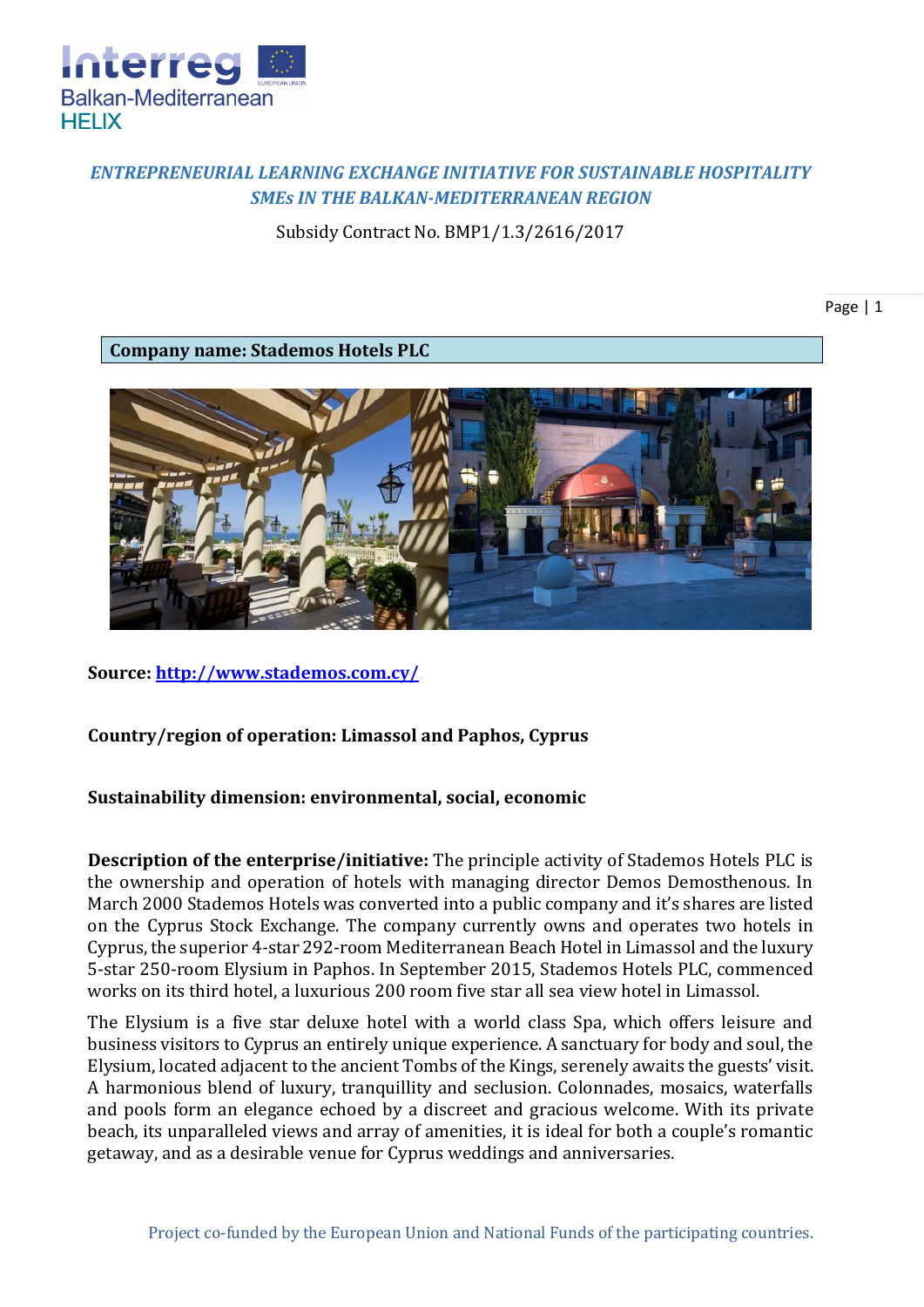

The Mediterranean Beach Hotel, a superior 4 star hotel in Limassol, Cyprus, is a luxury escape that embodies the best qualities of island hospitality. Located on the Western coast of Cyprus in the stunning seaside town of Limassol, The Mediterranean boasts a calming, tranquil atmosphere with exquisite beaches on its doorstep and year-round sunshine that combine to make it a desirable destination.

A selection of restaurants and bars at the Mediterranean invite guests to enjoy a unique Page | 2 The hotel offers several types of accommodation to suit every need and desire of its guests. culinary experience. From sumptuous buffets at the Céleste Restaurant and the airy Nautica Bistro, to authentic Italian cuisine served at the elegant Ristorante Bacco and Japanese Fusion Cuisine at the stylish Shumi Sushi Bar, where guests savour flavours and aromas of exquisite dishes prepared by our team of award winning chefs.

**Social/ community impact sought:** The creation of meaningful opportunities, commitment to community services and human rights, the reduction of hotels' footprint, while at the same time offering the warmth of hospitality, are powerful and core values at STADEMOS HOTELS PLC.

**Stakeholders:** guests

**Approach applied:** Corporate social responsibility

**Innovation applied:** Implementing Employee Engagement program designed to ensure that employees are committed to the company's goals and values and are motivated to contribute to the business success but, most importantly, to enable them to enhance their own sense of wellbeing.

**Social impact and business results achieved:** The company increases its revenues by investing in energy-efficiency and resource-utilization as well as in employees' development. As an example, for the last year  $\epsilon$ 124,000 was invested for both hotels in training and continuing education of the staff. This gave them the opportunity to further develop their potential and improve their skills, covering a wide range of training sessions relating to sales skills, customer care, hiring employees, health and safety issues and other courses for each department and specific groups. As a result the staff performance was improved and therefore the visitors' satisfaction and the hotels' rates have increased.

**Financial situation / sustainability of the business model:** The sustainability is ensured by implementation of the following:

- Ensuring that offer great value for the money paid by the guests,
- Offering a unique experience to the guests which will encourage them to visit the place again and again
- Ensuring the hotels' safety standards are fully met,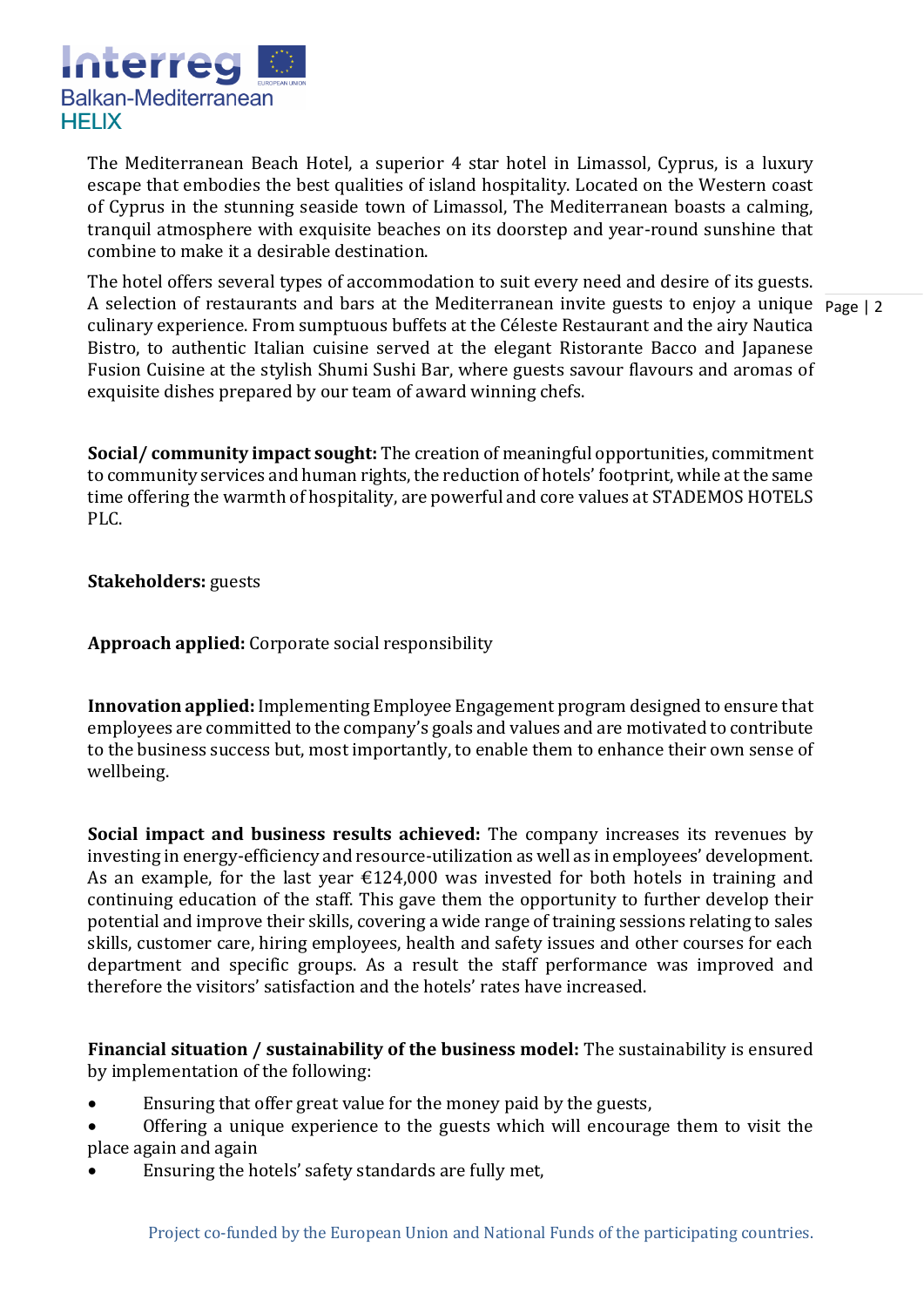

- Complying with the local legislation,
- Respecting the environment,
- Treating all individuals with respect.

quality destination. Enhancing the image of the destination is an important factor for the Page | 3 Strengthening the local economy and introducing local products to the guests are interlinked and mutually beneficial. By supporting the local community the hotels create even better and more memorable holidays for the guests. This also contributes to portraying Cyprus as a tourist industry. For this reason, all garden plants, vegetables, fruit and herbs are produced locally by producers in the neighbouring communities, while local wines produced in local wineries are promoted as well. Lastly, services such as maintenance works are carried out by local enterprises based in Cyprus. As a result, 99% of the products and services uses at the hotels are purchased locally.

Waste reduction is the preferred approach to waste management because waste that is never created does not bring about waste management costs. Waste reduction also helps conserve resources for future generations and contributes to a cleaner environment.

Reduction is crucial to Stademos Hotels PLC's commitment to environmental sustainability. Measures taken include:

- Chlorine free paper
- Sorting and Recycling
- Biodegradable detergents
- Selection of eco-friendly suppliers

Reducing water consumption is essential to environmental stewardship and an important aspect of the company's sustainability strategy, especially due to the water shortages experienced on the island from time to time. The water management measures include the introduction of water limiters on wash basins and bath mixers.

Mixers and showers in both hotels are fitted with EcoSmart technology. This requires up to 60% less water than conventional products. Lower hot water consumption means lower energy requirements. This entails fewer CO2 emissions and lower costs. As they are designed with a concentrated formula, biodegradable detergents require less water to be produced. They are effective and soluble in cold water and thus save energy. Biodegradable detergents are used both in the kitchens and laundries of the hotels.

Energy Management measures include:

- Heat recovery from chillers
- LED technology
- Class A electric appliances
- PIR sensors at toilet cubicles, stores, staircases
- Variable Frequency Drives on pumps and motors

**Key success factors:** Corporate social responsibility program, high quality of services

#### **Challenges and problems:** lack of qualified staff

Project co-funded by the European Union and National Funds of the participating countries.